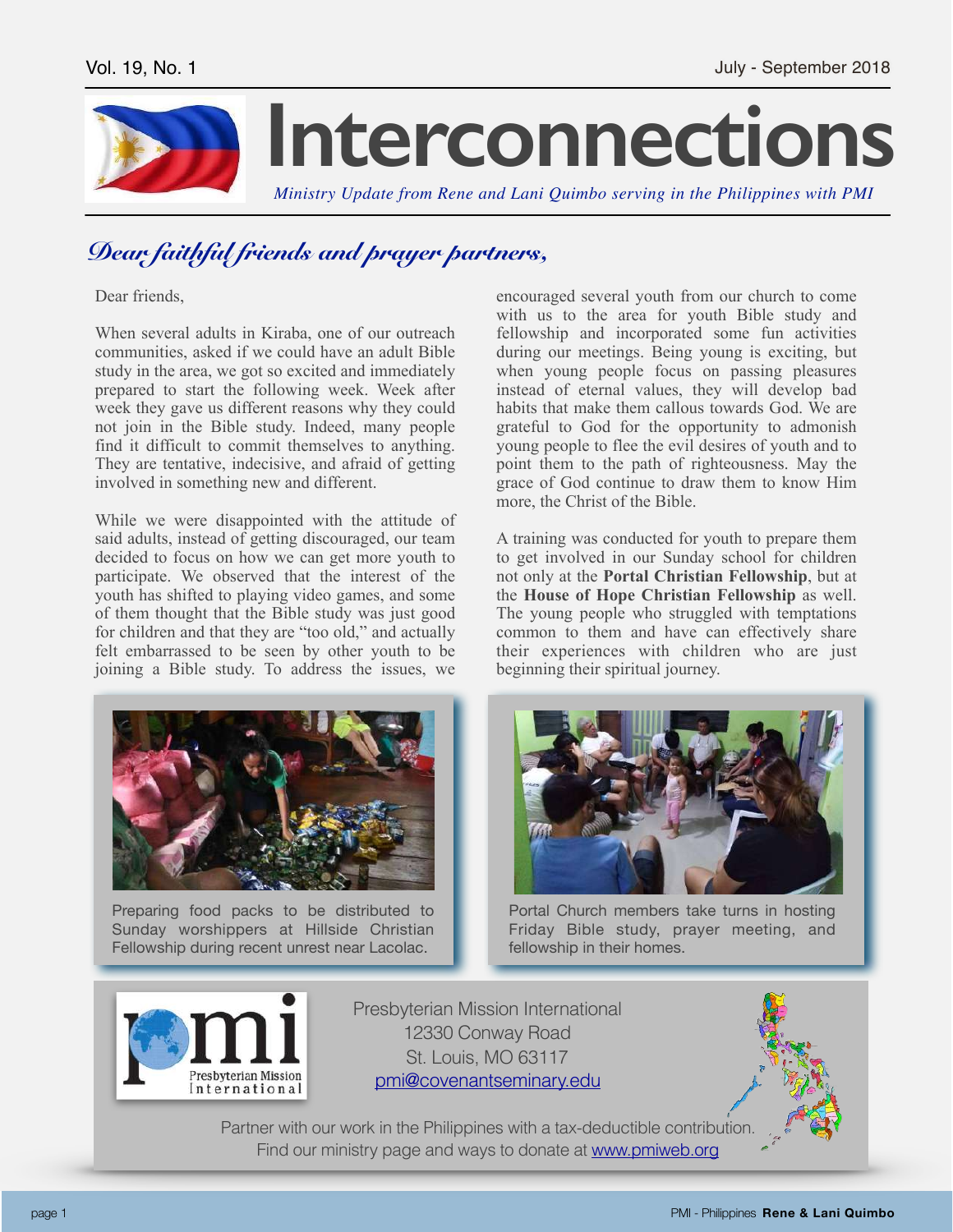At the **Mampang Ministry Center** in Zamboanga City, a number of youth continue to meet every Saturday afternoon for Bible study and fellowship. We are praying that they will find the wisdom and strength to resist the tempting influences around them through knowledge and obedience to God's word. Furthermore, our lone adult l**iteracy class** 

lunch feeding program for the primary and elementary school students from the nearby public school. In the beginning, we had as many as 60 students who came for this lunch break ministry, but at the start of this month of September, when the government implemented a feeding program for the malnourished students, the number of students who

> c o m e h a s b e e n significantly reduced by almost half. It is mandatory for the malnourished students to stay in school, and if t h e y a r e absent from school, the teachers will "invite" other students to substitute for them. Still,

student, Napsa, continues to learn to read and write. She is challenged by the fact that her husband, Alpad, is now in his third y e ar in Bible school, and her daughter is now in kindergarten and she is not able to help her in her classes.

A good number of Bajau elementary and high school students are enrolled in the city.

Only a few are enrolled in the town of Opol. We are glad that we are still able to assist them in their studies, and guide them in their spiritual journey. We are making sure that they are spending regular time in Bible study and prayer with those who can

Serving hot lunch to students of Lacolac Elementary School after lunch break Bible study every school day.

we endeavour to **teach God's Word** to the children who come trusting God that by His grace these children will learn and become wise.

help explain and a p p l y G o d ' s message. This quarter, children's church has been started at the **House of Hope Christian Fellowship.** It is our goal that the children will be trained to choose what is right, thereby helping them to obey God and set their hope in Him.

This July, we started lunch break Bible study and hot



Alpad serving as liturgist at Mampang Christian Fellowship in Zamboanga City